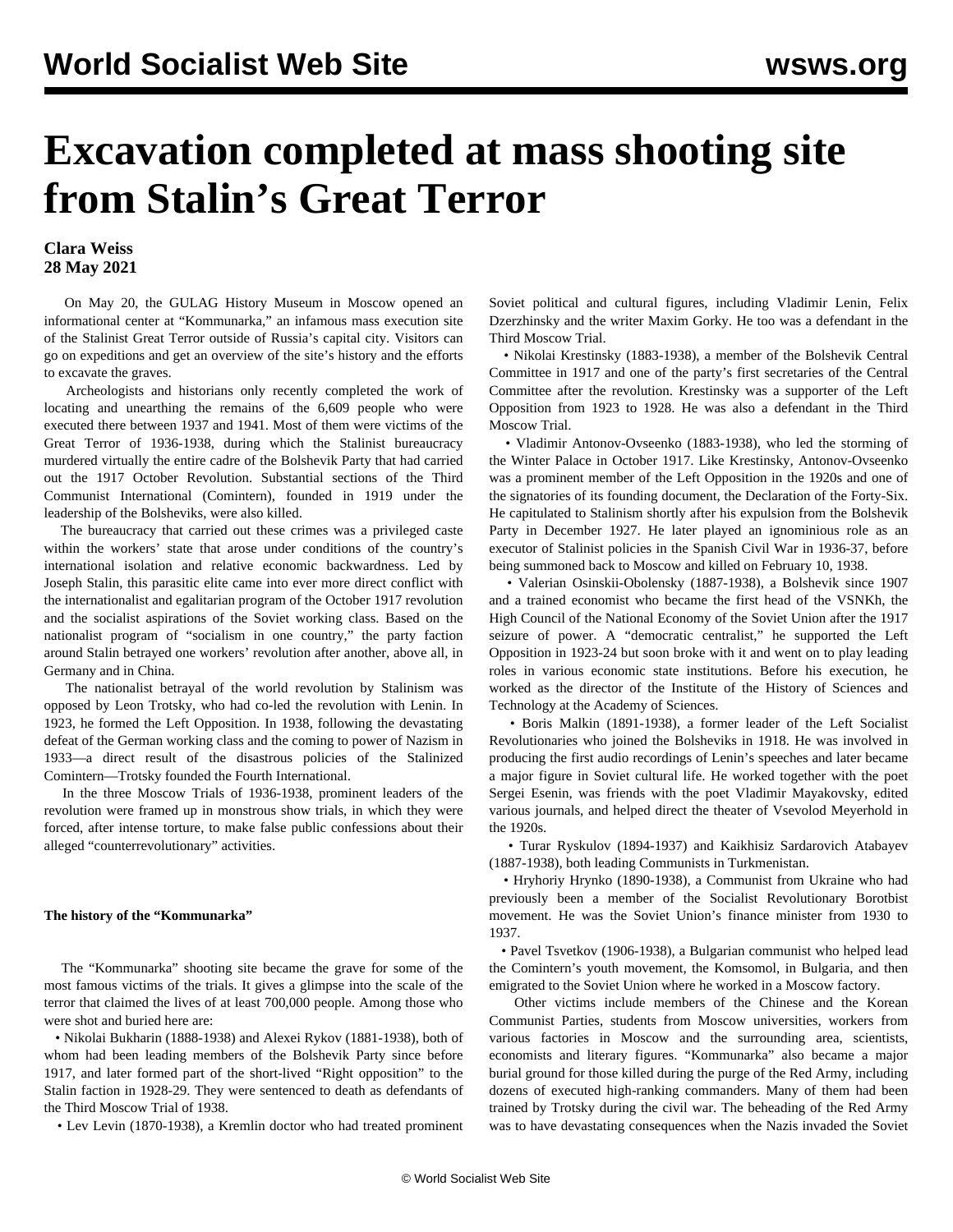Union just a few years later, in 1941, and launched a war that claimed the lives of at least 27 million Soviet citizens.

 The "Kommunarka" shooting site was located on the territory of the luxury residence of Genrikh Yagoda, the longtime head of the NKVD (Soviet secret service). He played a sinister and leading role in the Great Terror before he himself and his subordinates were purged in 1938. He too is buried at "Kommunarka." The site itself was completely secret until the fall of 1991, just months before the Stalinist bureaucracy finally liquidated the Soviet Union.

 For decades, its exact location, as that of many other mass execution sites from the Great Terror, remained unknown. The NKVD order "On Anti-Soviet Elements," which initiated the most large-scale operation of the Great Terror, had stressed that the executions should proceed "while maintaining complete secrecy about the time and location." The location of this and other mass shooting sites was a "state secret," and documentary evidence about them was systematically destroyed.

 While volunteers and historians conducted fieldwork in the vicinity from 2012 onwards, the exact location of the burial sites remained unknown for many years. Professional research, involving archeologists and historians, only began in 2018 at the initiative of the GULAG History Museum. The eventual identification of the mass graves became possible when historians discovered aerial reconnaissance photographs that had been made by the German Luftwaffe on August 26, 1942 in the US national archive.

 This research has been conducted in a political and cultural climate that is dominated by the Russian state's efforts to falsify the history of the October Revolution, glorify Stalinism and engage in the vilest anti-Semitic slanders against its leaders, above all, Leon Trotsky. The government has also [secretly destroyed](/en/articles/2018/06/18/russ-j18.html) archival documents related to the victims of the purges.

 The opening of the museum comes as the [case against](/en/articles/2020/05/12/russ-m12.html) Yuri Dmitriev, who uncovered a shooting site in Sandarmokh, Karelia, is now in its third trial. The 65-year-old Dmitriev has been sentenced to 13 years in prison on trumped-up charges of sexual abuse of a minor. The aim of the state vendetta against him is to intimidate everyone who seeks to uncover the truth about the crimes of Stalinism.

 Like Dmitriev's, the GULAG museum's political orientation is anticommunist. The institution's permanent exhibit makes almost no mention of the Left Opposition and tends to obscure the political nature of the Stalinist suppression of all opposition within the Soviet Union. Instead, it portrays the terror as a natural outcome of the October Revolution. On the website of the new informational center at Kommunarka, the names of those who were murdered are accompanied by an extremely brief biography that ignores their participation (or nonparticipation) in the October Revolution and the Left Opposition.

## **The origins of the Great Terror**

 Such an approach obscures the real historical origins and significance of the Great Terror. Far from representing a continuity of the October Revolution, the terror was the apex of the Stalinist and nationalist reaction against it. While the sweep of the purges went well beyond tens of thousands of Trotskyists, it was fundamentally, in the words of Soviet historian [Vadim Rogovin,](/en/topics/historyCategory/h-rogo) a "political genocide." The chief defendant in the Moscow Trials was Leon Trotsky, who like no other represented the socialist opposition to Stalinism and the program of world socialist revolution. The accusation of "counterrevolutionary Trotskyist activity" was at the center of the murderous purges.

In his [closing speech](https://www.marxists.org/archive/trotsky/1937/dewey/session13_c.htm) to the Dewey Commission in 1937, which cleared

him and his son, Leon Sedov, from all the charges of the Stalinist bureaucracy and found the trials to have been frame-ups, Trotsky explained the underlying reasons for the terror and the monstrous frameups, in which leaders of the October Revolution were forced to denounce themselves as "saboteurs" and "counterrevolutionaries":

 The position of a privileged bureaucracy in a society which that bureaucracy itself calls Socialist is not only contradictory, but also false. The more precipitate the jump from the October overturn—which laid bare all social falsehood—to the present situation, in which a caste of upstarts is forced to cover up its social ulcers, the cruder the Thermidorian lies. It is, consequently, a question not simply of the individual depravity of this or that person, but of the corruption lodged in the position of a whole social group for whom lying has become a vital political necessity. In the struggle for its newly gained positions, this caste has reeducated itself and simultaneously re-educated—or rather, demoralized—its leaders. It raised upon its shoulders the man who best, most resolutely and most ruthlessly expresses its interests. Thus, Stalin, who was once a revolutionist, became the leader of the Thermidorian caste.

 The formulas of Marxism, expressing the interests of the masses, more and more inconvenienced the bureaucracy, in so far as they were inevitably directed against its interests. From the time that I entered into opposition to the bureaucracy, its courtiertheoreticians began to call the revolutionary essence of *Marxism* — *"Trotskyism."* … The incessant Party purges [in the 1920s] were directed above all toward the uprooting of "Trotskyism," and during these purges not only discontented workers were called "Trotskyites," but also all writers who honestly presented historical facts or citations which contradicted the latest official standardization. Novelists and artists were subject to the same regime. The spiritual atmosphere of the country became completely impregnated with the poison of conventionalities, lies and direct frame-ups.

 All the possibilities along this road were soon exhausted. The theoretical and historical falsifications no longer attained their aims—people grew too accustomed to them. It was necessary to give to bureaucratic repression a more massive foundation. To bolster up the literary falsifications, accusations of a criminal character were brought in. ... To justify the repressions, it was necessary to have framed accusations. To give weight to the false accusations, it was necessary to reinforce them with more brutal repressions. Thus the logic of the struggle drove Stalin along the road of gigantic judicial amalgams.

 With the purges, the bureaucracy consolidated itself as a caste and proved to imperialism that it was opposed to socialist revolution and any prospect of another October anywhere in the world. Moreover, by dragging the leaders of the revolution through the mud before murdering them, the bureaucracy sought to discredit the October Revolution in the eyes of millions worldwide and destroy the historical and socialist consciousness of the working class in the USSR and internationally. The Stalinist liquidation of the Soviet Union three decades ago in 1991, out of which the Putin regime emerged, cannot be understood outside this broader context.

 Against this backdrop, the recent efforts to locate these mass graves and establish basic biographical information about those who were murdered are an important and indispensable contribution to the historical record. However, the full historical truth and an understanding of this critical